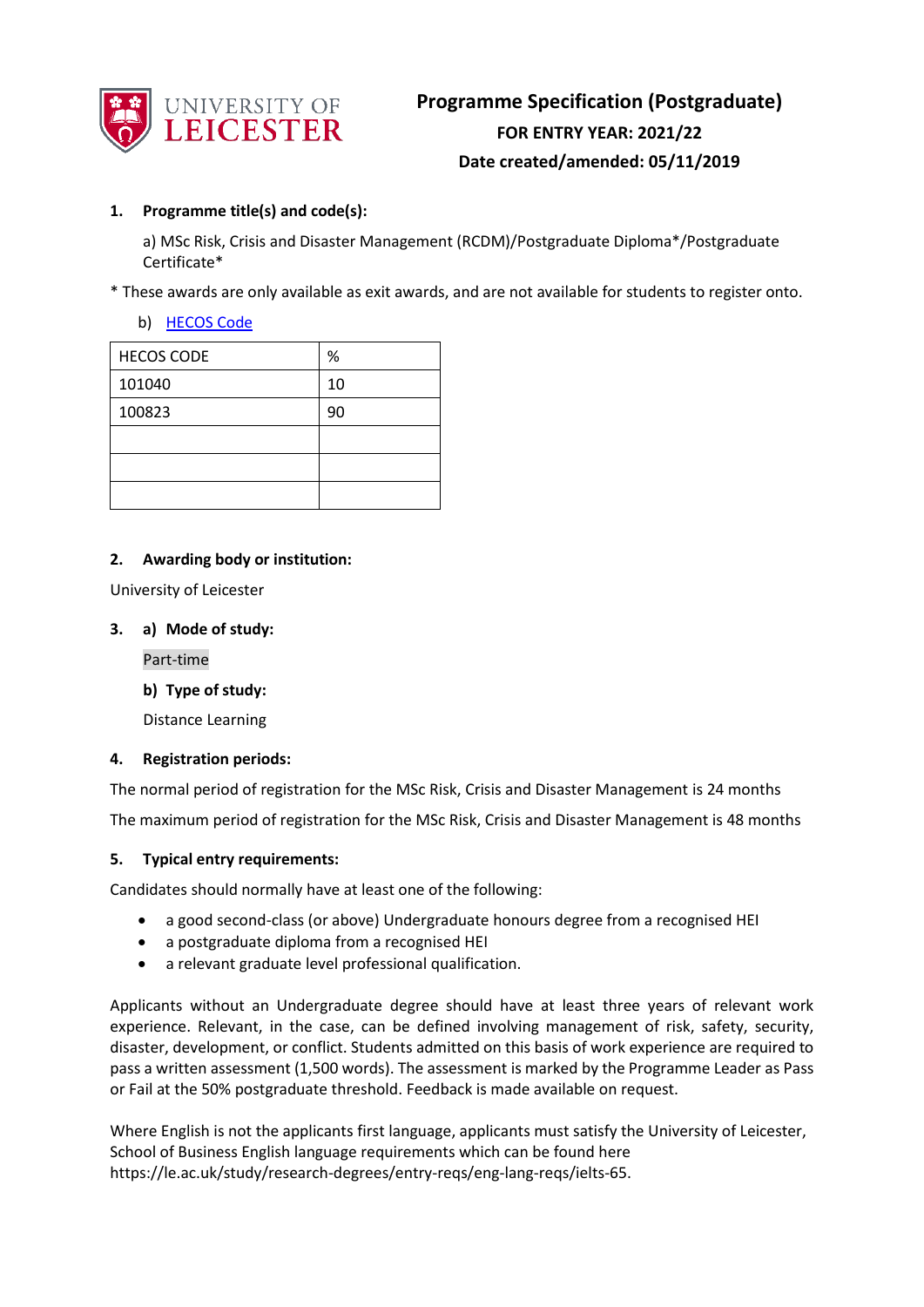# **6. Accreditation of Prior Learning:**

Accreditation of prior learning is a rarity for this programme. Exemptions of up to 30 credits are decided case by case based on evidence and prior achievement of the learning outcomes either for the module 3 (**Managing Risk, Crisis and Disasters**) or module 4 (**Emergency Planning Management**) within last five years. There will be no exemptions for the theory modules (**Theories of Risk, Crisis and Disasters** and **Disaster Risk Reduction and International Development**) and **Research Methods and Dissertation**. The Decision to exempt 30 credits is made by the Programme Leader.

# **7. Programme aims:**

By the end of this programme I should have:

- an interdisciplinary understanding of risk, crisis and disaster management;
- an understanding of the main theories, models, frameworks, and techniques of management and leadership pertaining to risk, crisis, disaster and international development;
- the skill to apply my knowledge to real-life situations or scenarios with a view to making a significant contribution to disaster risk reduction, disaster risk management, sustainable development, risk communication and leadership;
- the ability to think critically to appraise data, information and opinions on matters pertaining to risk, crisis, disaster and international development;
- the aptitude to design and carry out a project (i.e. work based project or research dissertation) in a clear, objective and replicable manner, such that my peers and other can understand the methodology and findings;
- an education that will enable me to follow a variety of (current and future) careers, including higher degrees and research, and assist me with developing my skills and professional competence.

# **8. Reference points used to inform the programme specification:**

- QAA Benchmarking Statement
- Framework for Higher Education Qualifications (FHEQ)
- UK Quality Code for Higher Education
- University Learnin[g Strategy](https://www2.le.ac.uk/offices/sas2/quality/learnteach)
- [University Assessment Strategy](https://www2.le.ac.uk/offices/sas2/quality/learnteach)
- University of Leicester Periodic Developmental Review Report
- External Examiners' reports (annual)
- United Nations Education for Sustainable Development Goals
- Student Destinations Data

# External reference points:

- [QAA document on Master's degree characteristics 2015](http://www.qaa.ac.uk/en/Publications/Documents/Masters-Degree-Characteristics-15.pdf)
- [The United Nation's Sendai Framework for Disaster Risk Reduction 2015](https://www.unisdr.org/files/43291_sendaiframeworkfordrren.pdf)-2030
- The United Nation's Sustainable Development Goals 2015-2030
- The Civil Contingency Act 2004
- The United Nations Framework Convention on Climate Change 2015-2020
- The European Commissions' Energy, Climate Change, Environmental Policies
- Health and Safety legislation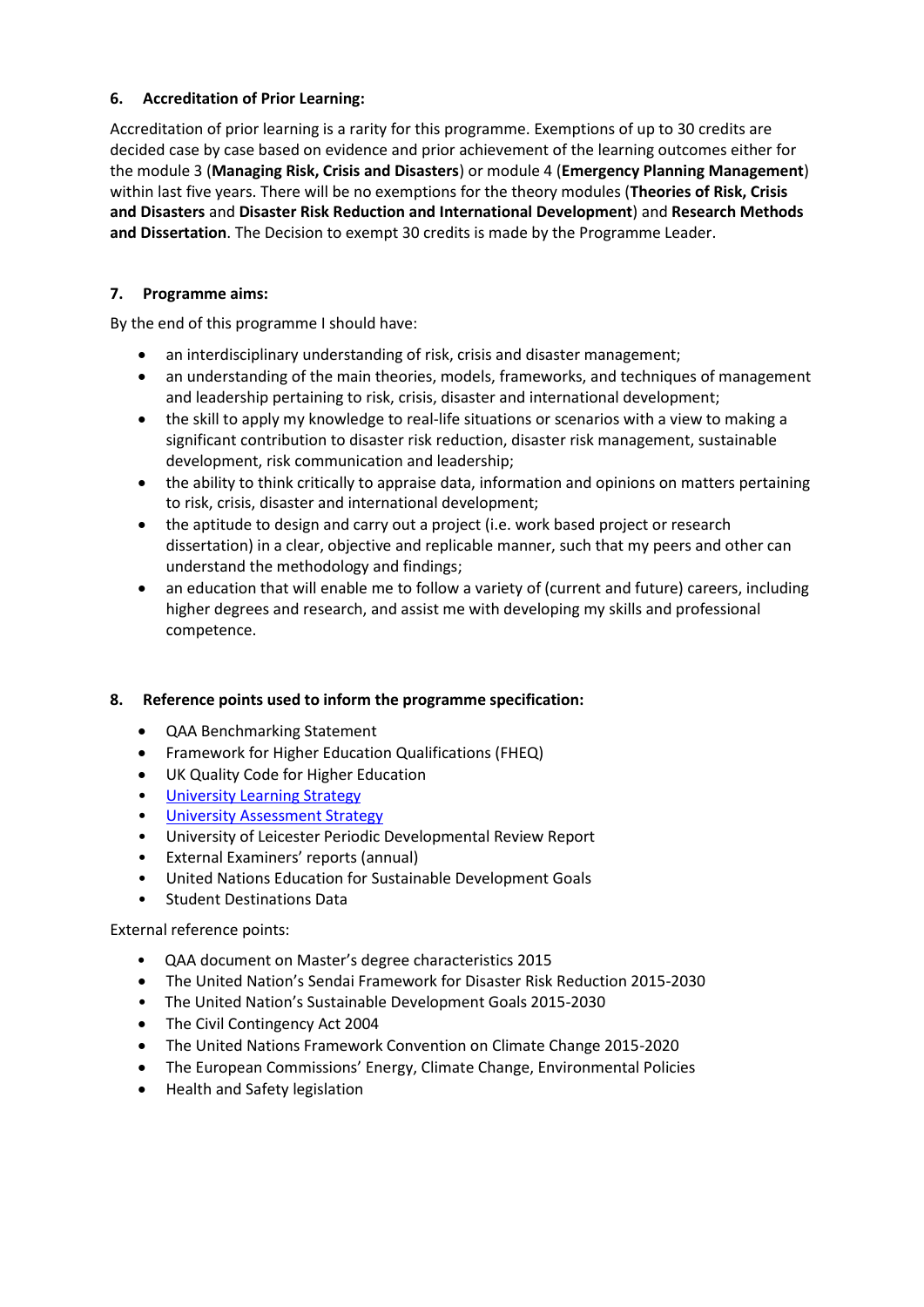# **9. Programme Outcomes:**

Unless otherwise stated, programme outcomes apply to all awards specified in 1. Programme title(s).

| <b>Intended Learning</b><br><b>Outcomes</b>                                                                                                                                                                                                                                                                                              | <b>Teaching and Learning Methods</b>                                                                                                                                                                                                                 | <b>How Demonstrated?</b>                                                                                                                                                                                 |  |
|------------------------------------------------------------------------------------------------------------------------------------------------------------------------------------------------------------------------------------------------------------------------------------------------------------------------------------------|------------------------------------------------------------------------------------------------------------------------------------------------------------------------------------------------------------------------------------------------------|----------------------------------------------------------------------------------------------------------------------------------------------------------------------------------------------------------|--|
| (a) Discipline specific knowledge and competencies                                                                                                                                                                                                                                                                                       |                                                                                                                                                                                                                                                      |                                                                                                                                                                                                          |  |
|                                                                                                                                                                                                                                                                                                                                          | <b>Knowledge</b>                                                                                                                                                                                                                                     |                                                                                                                                                                                                          |  |
| <b>Certificate</b><br>Knowledge of a core of risk,<br>crisis and disaster management<br>subjects including systems<br>thinking, the Sendai Framework<br>for Disaster Risk Reduction, the<br>Sustainable Development<br>Goals, the Climate Change<br>Convention, gender/gender<br>mainstreaming, human security<br>and resilience topics. | <b>Certificate</b><br>Asynchronous lectures and e-<br>seminars, tutorials, case studies,<br>faculty mediated discussion forums,<br>private study and directed reading<br>using ReadingLists@Leicester.ac.uk<br>Feedback: formative and<br>summative. | <b>Certificate</b><br>Essays (individual) (MN7631,<br>MNXXXX, annotated bibliography<br>(individual) (MN7631), critical review<br>of an article (group) (MN7631), test<br>(individual) (MN7631, MNXXXX). |  |
| <b>Diploma</b><br>In addition to the core<br>knowledge outlined above,<br>knowledge of leadership,<br>organisational culture,<br>organisational behaviour, risk<br>communication, health and<br>safety, contingency planning<br>topics.                                                                                                  | <b>Diploma</b><br>As above                                                                                                                                                                                                                           | <b>Diploma</b><br>In addition to the above: reflective<br>essay (individual) (MN7632), reports<br>(individual) (MN7632, MN7636) and<br>emergency response plan (group)<br>(MN7636).                      |  |
| <b>Masters</b><br>In addition to the above<br>knowledge of the research<br>methods used in risk, crisis and<br>disaster management research<br>and what constitutes<br>methodology. Ability to<br>synthesise and integrate<br>knowledge across the core risk,<br>crisis, disaster management and<br>development subjects.                | <b>Masters</b><br>In addition to the above, the project<br>process, research methods training.                                                                                                                                                       | <b>Masters</b><br>In addition to the above the research<br>or work-related project proposal and<br>project (MN7637).                                                                                     |  |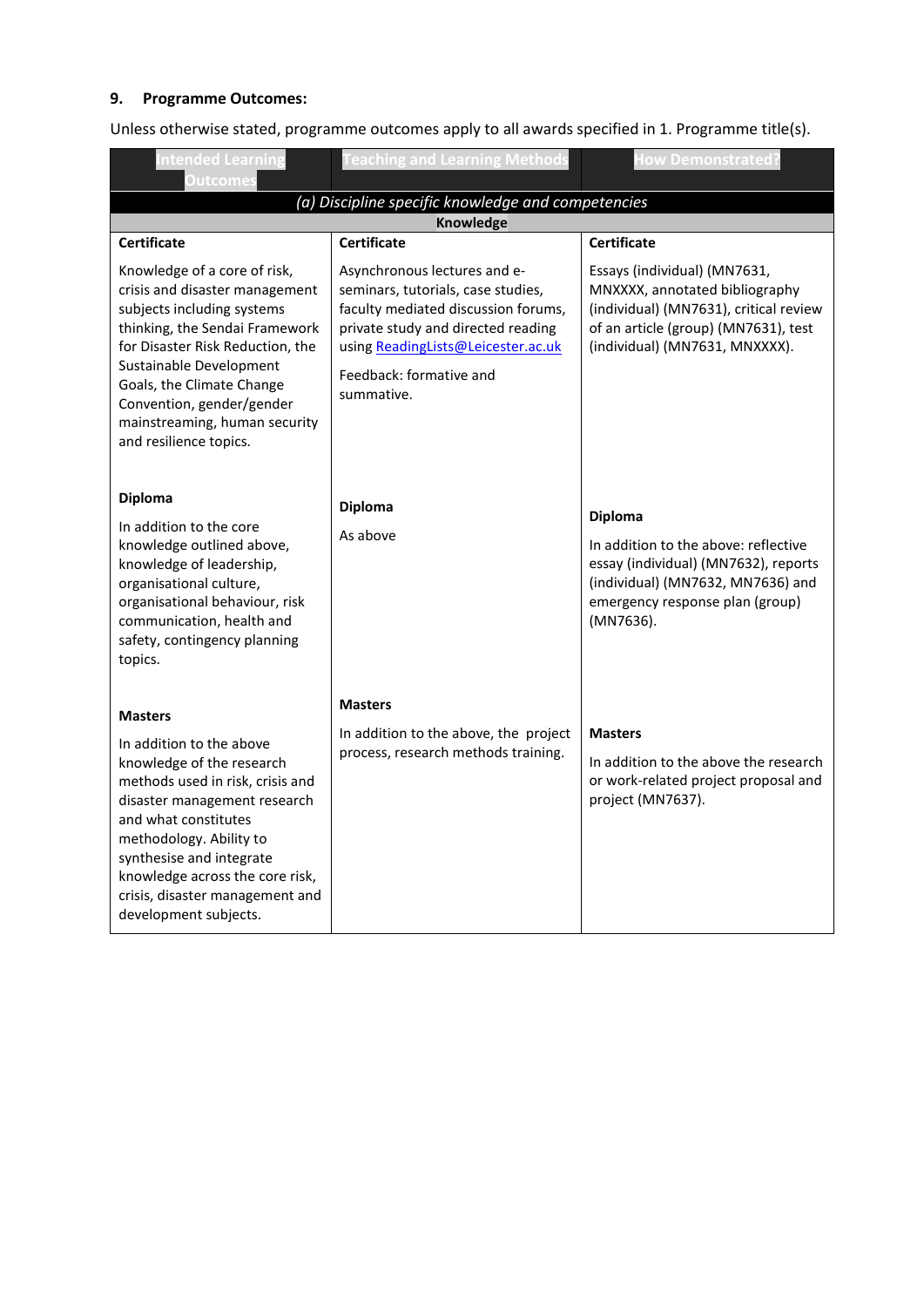| <b>Intended Learning</b><br><b>Outcomes</b>                                                                                                                                                     | <b>Teaching and Learning Methods</b>                                                                                                                                                                       | <b>How Demonstrated?</b>                                                                                                                                                                                                                                |
|-------------------------------------------------------------------------------------------------------------------------------------------------------------------------------------------------|------------------------------------------------------------------------------------------------------------------------------------------------------------------------------------------------------------|---------------------------------------------------------------------------------------------------------------------------------------------------------------------------------------------------------------------------------------------------------|
|                                                                                                                                                                                                 | <b>Concepts</b>                                                                                                                                                                                            |                                                                                                                                                                                                                                                         |
| <b>Certificate and Diploma</b>                                                                                                                                                                  | <b>Certificate and Diploma</b>                                                                                                                                                                             | <b>Certificate and Diploma</b>                                                                                                                                                                                                                          |
| Ability to explain the core<br>concepts of risk, crisis, disaster<br>and development management<br>in an international context.<br>Ability to analyse risk, crisis,<br>disaster and development | Asynchronous lectures and<br>seminars, tutorials, case studies,<br>faculty mediated discussion forums,<br>assignment feedback, private study<br>and directed reading using<br>ReadingLists@Leicester.ac.uk | Essays (individual) (MN7631,<br>MNXXXX), annotated bibliography<br>(individual) (MN7631), critical review<br>of an article (group) (MN7631), tests<br>(individual) (MN7631, MNXXXX),<br>reflective essay (individual)<br>(MN7632), reports (individual) |
| interfaces.                                                                                                                                                                                     |                                                                                                                                                                                                            | (MN7632, MN7636) and emergency                                                                                                                                                                                                                          |
| Ability to critique risk, crisis,<br>disaster and development<br>management policies and<br>planning in light of core<br>concepts.                                                              |                                                                                                                                                                                                            | response plan (group) (MN7636).                                                                                                                                                                                                                         |
| Ability to construct a<br>risk/vulnerability/hazard<br>assessment and an emergency<br>response plan for minimising<br>the impact of risks, crises and<br>disasters in an international          |                                                                                                                                                                                                            |                                                                                                                                                                                                                                                         |
| context.                                                                                                                                                                                        |                                                                                                                                                                                                            | <b>Masters</b>                                                                                                                                                                                                                                          |
|                                                                                                                                                                                                 | <b>Masters</b>                                                                                                                                                                                             | In addition to the above the project                                                                                                                                                                                                                    |
| <b>Masters</b>                                                                                                                                                                                  | In addition to the above, the project                                                                                                                                                                      | proposal and project (MN7637).                                                                                                                                                                                                                          |
| In addition to the above, ability<br>to apply the core concepts and<br>tools to analyse community<br>focus or organisational case<br>studies within their workplace<br>context.                 | supervision (one-to-one).                                                                                                                                                                                  |                                                                                                                                                                                                                                                         |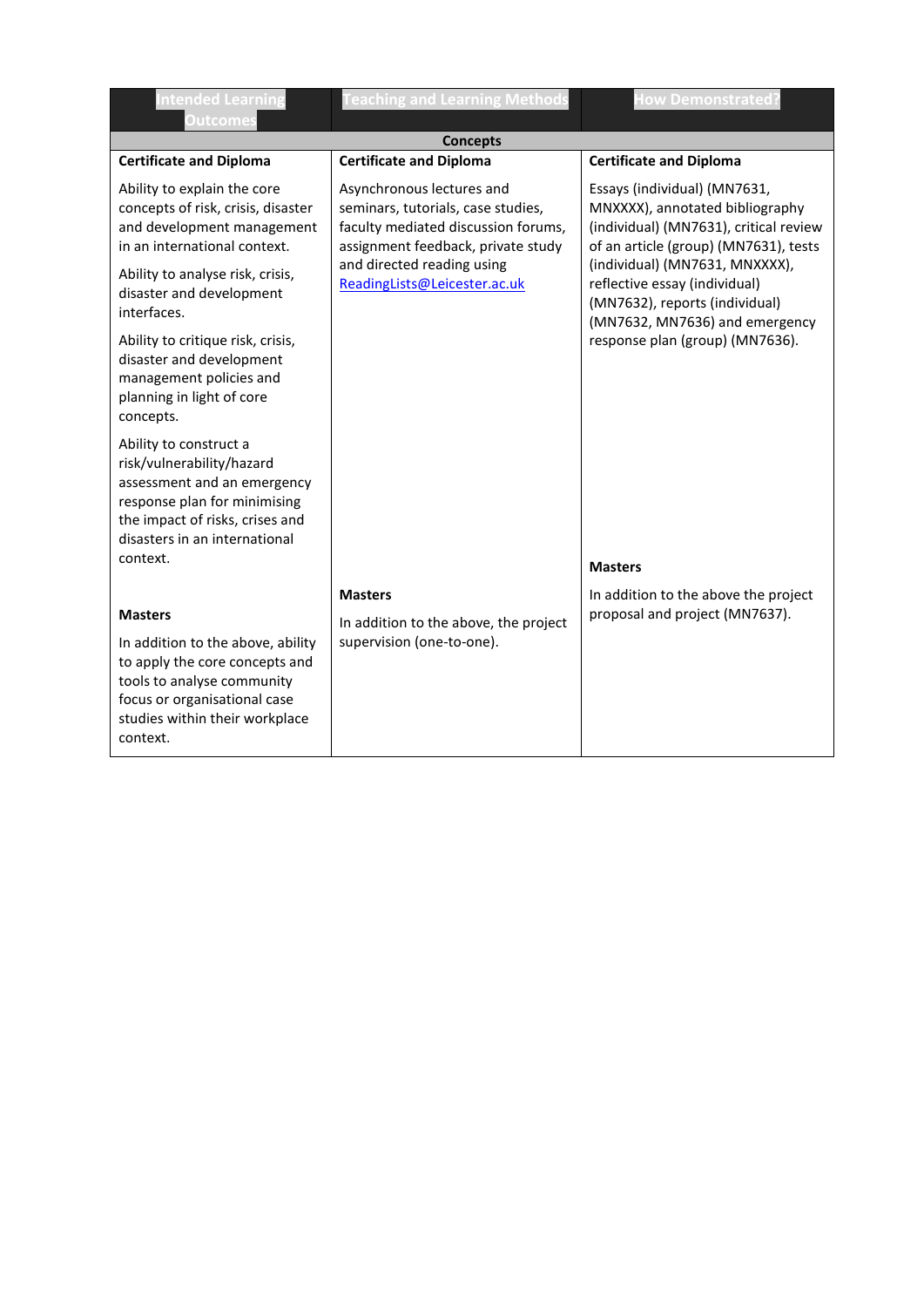| <b>Intended Learning</b><br><b>Outcomes</b>                                                                                                                                                                                                                                                                                                                                                        | eaching and Learning Method                                                                                                                                                                                                                                                                 | <b>How Demonstrated</b>                                                                                                                                                                                                                                                                                                                        |  |  |
|----------------------------------------------------------------------------------------------------------------------------------------------------------------------------------------------------------------------------------------------------------------------------------------------------------------------------------------------------------------------------------------------------|---------------------------------------------------------------------------------------------------------------------------------------------------------------------------------------------------------------------------------------------------------------------------------------------|------------------------------------------------------------------------------------------------------------------------------------------------------------------------------------------------------------------------------------------------------------------------------------------------------------------------------------------------|--|--|
| <b>Techniques</b>                                                                                                                                                                                                                                                                                                                                                                                  |                                                                                                                                                                                                                                                                                             |                                                                                                                                                                                                                                                                                                                                                |  |  |
| <b>Certificate and Diploma</b>                                                                                                                                                                                                                                                                                                                                                                     | <b>Certificate and Diploma</b>                                                                                                                                                                                                                                                              | <b>Certificate and Diploma</b>                                                                                                                                                                                                                                                                                                                 |  |  |
| Ability to: demonstrate<br>knowledge of key theories and<br>concepts; select relevant<br>material from academic<br>readings and demonstrate<br>familiarity with the conventions<br>of academic writing and<br>associated referencing<br>techniques; undertake<br>qualitative, numerical and<br>statistical evaluation as a means<br>to analyse risk, crisis, disaster<br>and development problems. | Asynchronous lectures and<br>seminars, problem-solving activities,<br>tutorials, case studies, online<br>exercises, faculty-mediated<br>discussion forums; assignment<br>feedback (formative and<br>summative), private study and<br>directed reading using<br>ReadingLists@Leicester.ac.uk | Essays (individual) (MN7631,<br>MNXXXX), annotated bibliography<br>(individual) (MN7631), critical review<br>of an article (group) (MN7631), tests<br>(individual) (MN7631, MNXXXX),<br>reflective essay (individual)<br>(MN7632), reports (individual)<br>(MN7632, MN7636) and emergency<br>response plan (group) (MN7636).<br><b>Masters</b> |  |  |
| <b>Masters</b>                                                                                                                                                                                                                                                                                                                                                                                     | <b>Masters</b>                                                                                                                                                                                                                                                                              | In addition to the above the research                                                                                                                                                                                                                                                                                                          |  |  |
| In addition to the above,<br>mastery of a range of<br>methodological tools used to<br>investigate topics in risk, crisis,<br>disaster management and<br>development.<br>Ability to differentiate the<br>conditions when either                                                                                                                                                                     | In addition to the above, the<br>dissertation supervision process<br>(one-to-one), asynchronous lectures<br>and seminars to support the<br>preparation of the research<br>proposal.                                                                                                         | or work-related research proposal<br>and dissertation (MN7637).                                                                                                                                                                                                                                                                                |  |  |
| qualitative or quantitative data<br>analysis should be used and/or<br>be able to identify the<br>conditions under which it is<br>appropriate to combine                                                                                                                                                                                                                                            |                                                                                                                                                                                                                                                                                             |                                                                                                                                                                                                                                                                                                                                                |  |  |
| different techniques.                                                                                                                                                                                                                                                                                                                                                                              |                                                                                                                                                                                                                                                                                             |                                                                                                                                                                                                                                                                                                                                                |  |  |
|                                                                                                                                                                                                                                                                                                                                                                                                    | <b>Critical analysis</b>                                                                                                                                                                                                                                                                    |                                                                                                                                                                                                                                                                                                                                                |  |  |
| <b>Certificate and Diploma</b>                                                                                                                                                                                                                                                                                                                                                                     | <b>Certificate and Diploma</b>                                                                                                                                                                                                                                                              | <b>Certificate and Diploma</b>                                                                                                                                                                                                                                                                                                                 |  |  |
| Ability to reflect critically on<br>theories and practices of risk,<br>crisis, disaster and development<br>and their management in an<br>international context.                                                                                                                                                                                                                                    | Asynchronous lectures and<br>seminars, discussion forums,<br>independent research, private study<br>and directed reading using<br>ReadingLists@Leicester.ac.uk                                                                                                                              | Essays (individual) (MN7631,<br>MNXXXX), annotated bibliography<br>(individual) (MN7631), critical review<br>of an article (group) (MN7631), tests<br>(individual) (MN7631, MNXXXX),<br>reflective essay (individual)<br>(MN7632), reports (individual)                                                                                        |  |  |
| <b>Masters</b>                                                                                                                                                                                                                                                                                                                                                                                     | <b>Masters</b>                                                                                                                                                                                                                                                                              | (MN7632, MN7636) and emergency                                                                                                                                                                                                                                                                                                                 |  |  |
| In addition to the above,<br>demonstrate understanding of<br>different cultural,<br>environmental and<br>organisational contexts and to<br>appreciate theory and practice<br>appropriate to these contexts.                                                                                                                                                                                        | In addition to the above, the<br>presentation of a substantial piece<br>of research culminating in the<br>project document.                                                                                                                                                                 | response plan (group) (MN7636).<br><b>Masters</b><br>In addition to the above the project<br>proposal and project (MN7637).                                                                                                                                                                                                                    |  |  |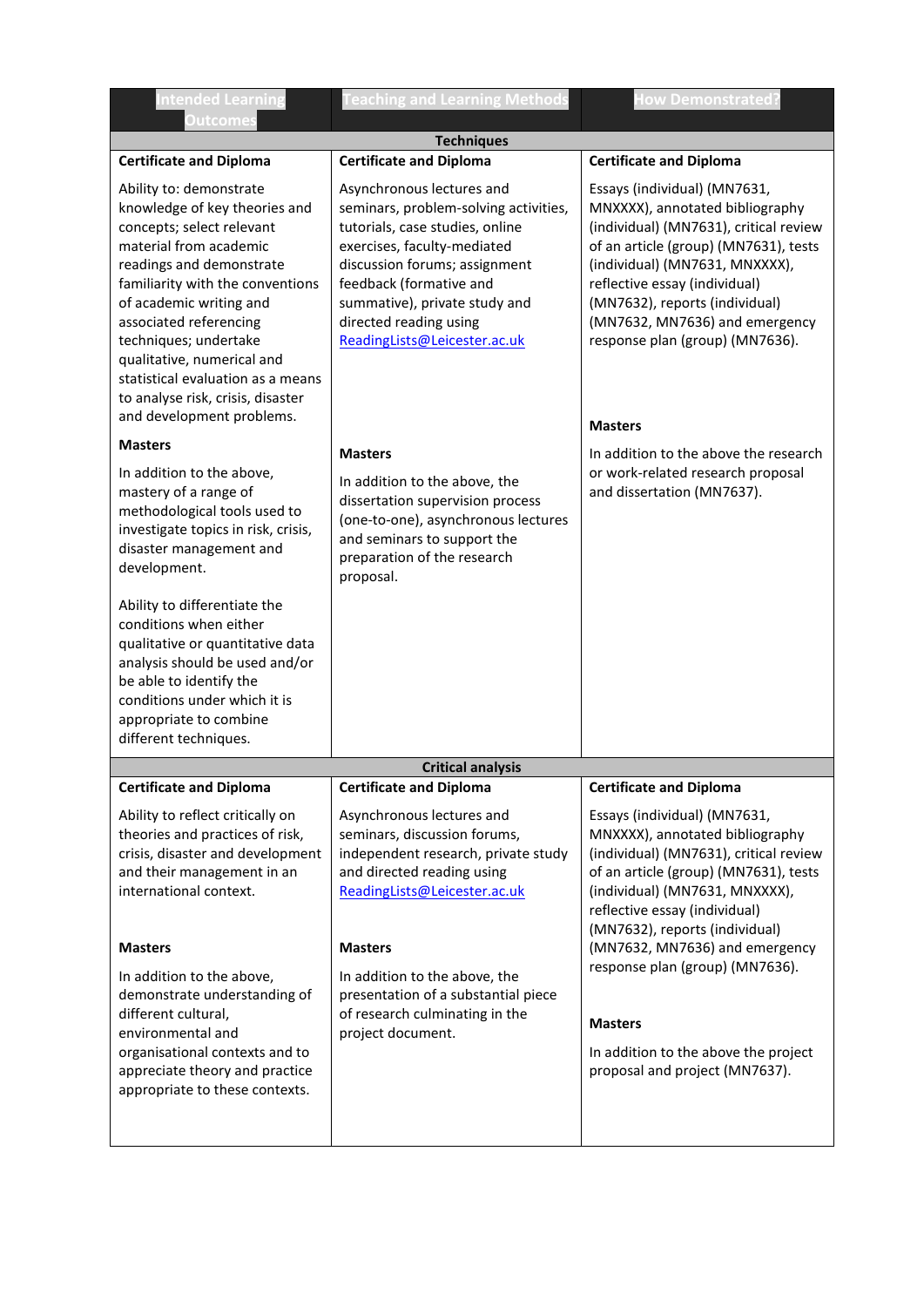| <b>Intended Learning</b><br><b>Outcomes</b>                                                                                                                                                                                    | <b>Teaching and Learning Methods</b>                                                                                                                                                                            | <b>How Demonstrated?</b>                                                                                                                                                                                                                                                                                                                                                                                                 |  |
|--------------------------------------------------------------------------------------------------------------------------------------------------------------------------------------------------------------------------------|-----------------------------------------------------------------------------------------------------------------------------------------------------------------------------------------------------------------|--------------------------------------------------------------------------------------------------------------------------------------------------------------------------------------------------------------------------------------------------------------------------------------------------------------------------------------------------------------------------------------------------------------------------|--|
| <b>Presentation</b>                                                                                                                                                                                                            |                                                                                                                                                                                                                 |                                                                                                                                                                                                                                                                                                                                                                                                                          |  |
| <b>Certificate and Diploma</b>                                                                                                                                                                                                 | <b>Certificate and Diploma</b>                                                                                                                                                                                  | <b>Certificate and Diploma</b>                                                                                                                                                                                                                                                                                                                                                                                           |  |
| Ability to differentiate between<br>relevant and non-relevant<br>material; to write up and<br>deliver written work to a<br>professional standard.                                                                              | Asynchronous lectures and<br>seminars, faculty mediated<br>discussion forums, private study and<br>directed reading using<br>ReadingLists@Leicester.ac.uk                                                       | Essays (individual) (MN7631,<br>MNXXXX), annotated bibliography<br>(individual) (MN7631), critical review<br>of an article (group) (MN7631), tests<br>(individual) (MN7631, MNXXXX),<br>reflective essay (individual)<br>(MN7632), reports (individual)<br>(MN7632, MN7636) and emergency<br>response plan (group) (MN7636).<br><b>Masters</b><br>In addition to the above the project<br>proposal and project (MN7637). |  |
| <b>Masters</b><br>In addition to the above, ability<br>to organise research material in<br>a manner appropriate to the<br>medium that is to be assessed<br>(i.e. professional report,<br>research proposal or<br>dissertation) | <b>Masters</b><br>In addition to the above, the<br>presentation of a substantial project<br>proposal culminating in the project.                                                                                |                                                                                                                                                                                                                                                                                                                                                                                                                          |  |
|                                                                                                                                                                                                                                | <b>Appraisal of evidence</b>                                                                                                                                                                                    |                                                                                                                                                                                                                                                                                                                                                                                                                          |  |
| <b>Certificate and Diploma</b>                                                                                                                                                                                                 | <b>Certificate and Diploma</b>                                                                                                                                                                                  | <b>Certificate and Diploma</b>                                                                                                                                                                                                                                                                                                                                                                                           |  |
| Ability to locate, organise and<br>assess data, analyse complex<br>ideas and understand and<br>criticise different arguments.<br><b>Masters</b><br>In addition to the above, ability<br>to mount and sustain an                | Asynchronous lectures and<br>seminars, group discussion forums,<br>independent research, private study<br>and directed reading using<br>ReadingLists@Leicester.ac.uk<br><b>Masters</b><br>Proposal and project. | Essays (individual) (MN7631,<br>MNXXXX), annotated bibliography<br>(individual) (MN7631), critical review<br>of an article (group) (MN7631), tests<br>(individual) (MN7631, MNXXXX),<br>reflective essay (individual)<br>(MN7632), reports (individual)<br>(MN7632, MN7636) and emergency<br>response plan (group) (MN7636).                                                                                             |  |
| independent level of inquiry at                                                                                                                                                                                                |                                                                                                                                                                                                                 | <b>Masters</b>                                                                                                                                                                                                                                                                                                                                                                                                           |  |
| an advanced level.                                                                                                                                                                                                             |                                                                                                                                                                                                                 | In addition to the above the project<br>proposal and project (MN7637).                                                                                                                                                                                                                                                                                                                                                   |  |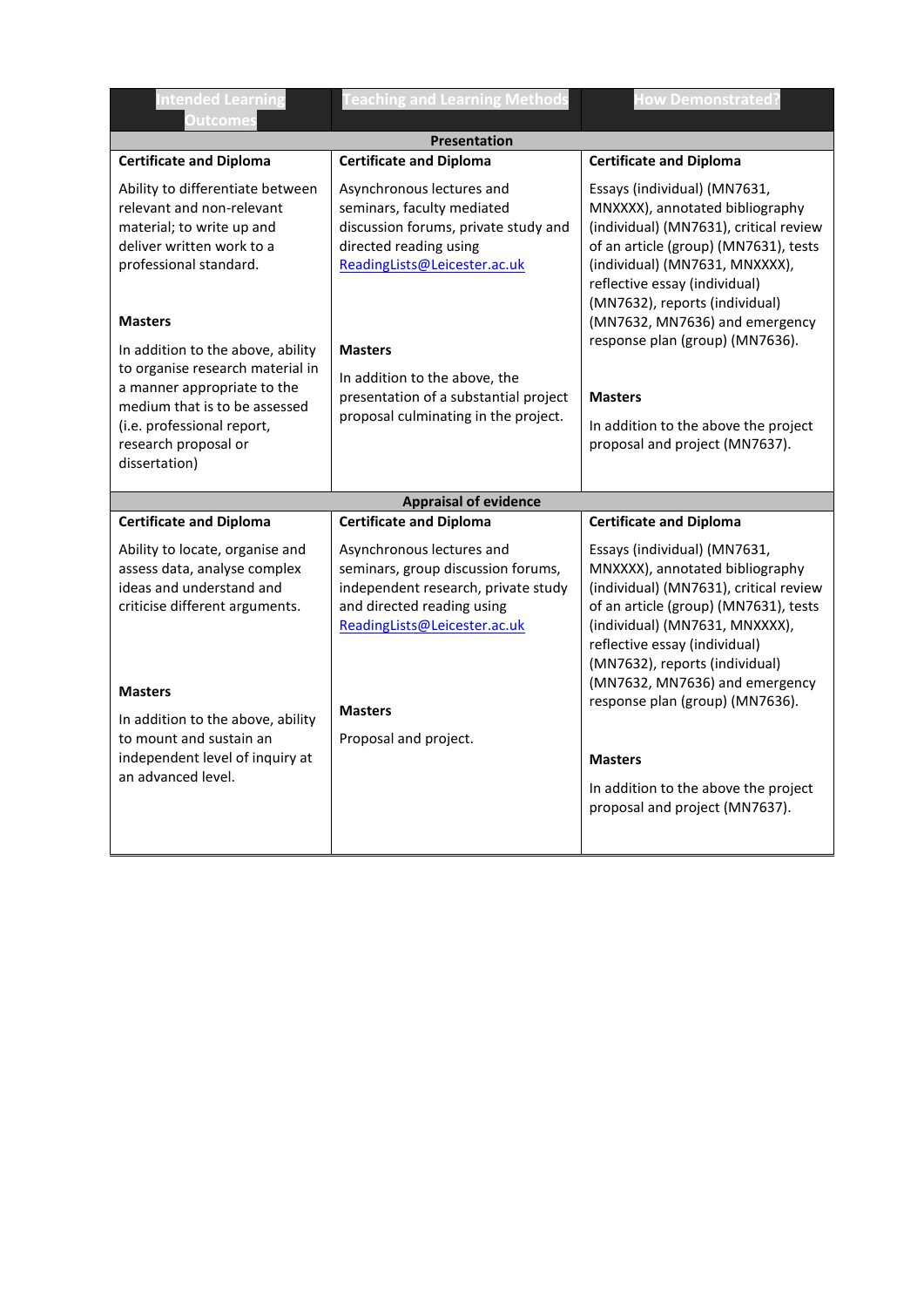| ntended Learning<br><b>Outcomes</b>                                                                                                                                                                                                                                                                                                                                                                                              | eaching and Learning Methods                                                                                               | How Demonstrated                                                                                                                                                                                                                   |  |  |
|----------------------------------------------------------------------------------------------------------------------------------------------------------------------------------------------------------------------------------------------------------------------------------------------------------------------------------------------------------------------------------------------------------------------------------|----------------------------------------------------------------------------------------------------------------------------|------------------------------------------------------------------------------------------------------------------------------------------------------------------------------------------------------------------------------------|--|--|
| (b) Transferable skills                                                                                                                                                                                                                                                                                                                                                                                                          |                                                                                                                            |                                                                                                                                                                                                                                    |  |  |
|                                                                                                                                                                                                                                                                                                                                                                                                                                  | <b>Research skills</b>                                                                                                     |                                                                                                                                                                                                                                    |  |  |
| <b>Certificate and Diploma</b><br>Ability to demonstrate<br>intellectual independence,<br>through identifying a credible<br>research project, drawing up a<br>realistic time-table, reflecting<br>on and 'writing up' results.                                                                                                                                                                                                   | <b>Certificate and Diploma</b><br>Research methodology module,<br>supervision, independent research<br>and group work.     | <b>Certificate and Diploma</b><br>Essays (MN7631, MNXXXX), reports<br>(MN7632, MN7636), emergency<br>response plan (MN7636), critical<br>review of an article (formative and<br>summative) (MN7631) and tests<br>(MN7631, MNXXXX). |  |  |
| <b>Masters</b>                                                                                                                                                                                                                                                                                                                                                                                                                   | <b>Masters</b>                                                                                                             |                                                                                                                                                                                                                                    |  |  |
| In addition to the above, ability<br>to plan research projects based<br>on focused research questions,<br>conduct significant background<br>research and literature surveys,<br>collect and analyse data which<br>is relevant to research<br>questions, report on findings<br>demonstrating an ability to<br>critique the data from<br>competing viewpoints,<br>construct an informed critical<br>argument at an advanced level. | In addition to the above, the project<br>supervision process (one-to-one),<br>independent research.                        | <b>Masters</b><br>In addition to the above, the<br>research proposal, ethics review and<br>project (MN7637).                                                                                                                       |  |  |
|                                                                                                                                                                                                                                                                                                                                                                                                                                  | <b>Communication skills</b>                                                                                                |                                                                                                                                                                                                                                    |  |  |
| <b>Certificate and Diploma</b>                                                                                                                                                                                                                                                                                                                                                                                                   | <b>Certificate and Diploma</b>                                                                                             | <b>Certificate and Diploma</b>                                                                                                                                                                                                     |  |  |
| Ability to work collaboratively<br>and responsibly in groups from<br>distance. Knowing how and<br>when to draw on the<br>knowledge and expertise of<br>others.                                                                                                                                                                                                                                                                   | Asynchronous lectures and e-<br>seminars, discussion forums,<br>problem solving exercises through<br>case study scenarios. | Critical review of an article and<br>emergency response plan (groups)<br>(MN7631, MN7636), contribution to<br>discussion forums and assignments<br>(MN7631, MNXXXX, MN7632,<br>MN7636, MN7637).                                    |  |  |
| Ability to contribute and<br>comment on ideas in group<br>discussion forums on<br>Blackboard.                                                                                                                                                                                                                                                                                                                                    |                                                                                                                            |                                                                                                                                                                                                                                    |  |  |
| Ability to demonstrate clarity,<br>fluency and coherence in<br>written expression of risk, crisis<br>and disaster management<br>issues and debates in a manner<br>appropriate to the audience.                                                                                                                                                                                                                                   | <b>Masters</b>                                                                                                             |                                                                                                                                                                                                                                    |  |  |
| <b>Masters</b>                                                                                                                                                                                                                                                                                                                                                                                                                   | In addition to the above, the project                                                                                      | <b>Masters</b>                                                                                                                                                                                                                     |  |  |
| In addition to the above, ability<br>to produce a research proposal<br>and dissertation that is logically<br>structured and written with<br>clarity and precision.                                                                                                                                                                                                                                                               | supervision process (one-to-one),<br>independent research.                                                                 | In addition to the above the project<br>proposal and project (MN7637).                                                                                                                                                             |  |  |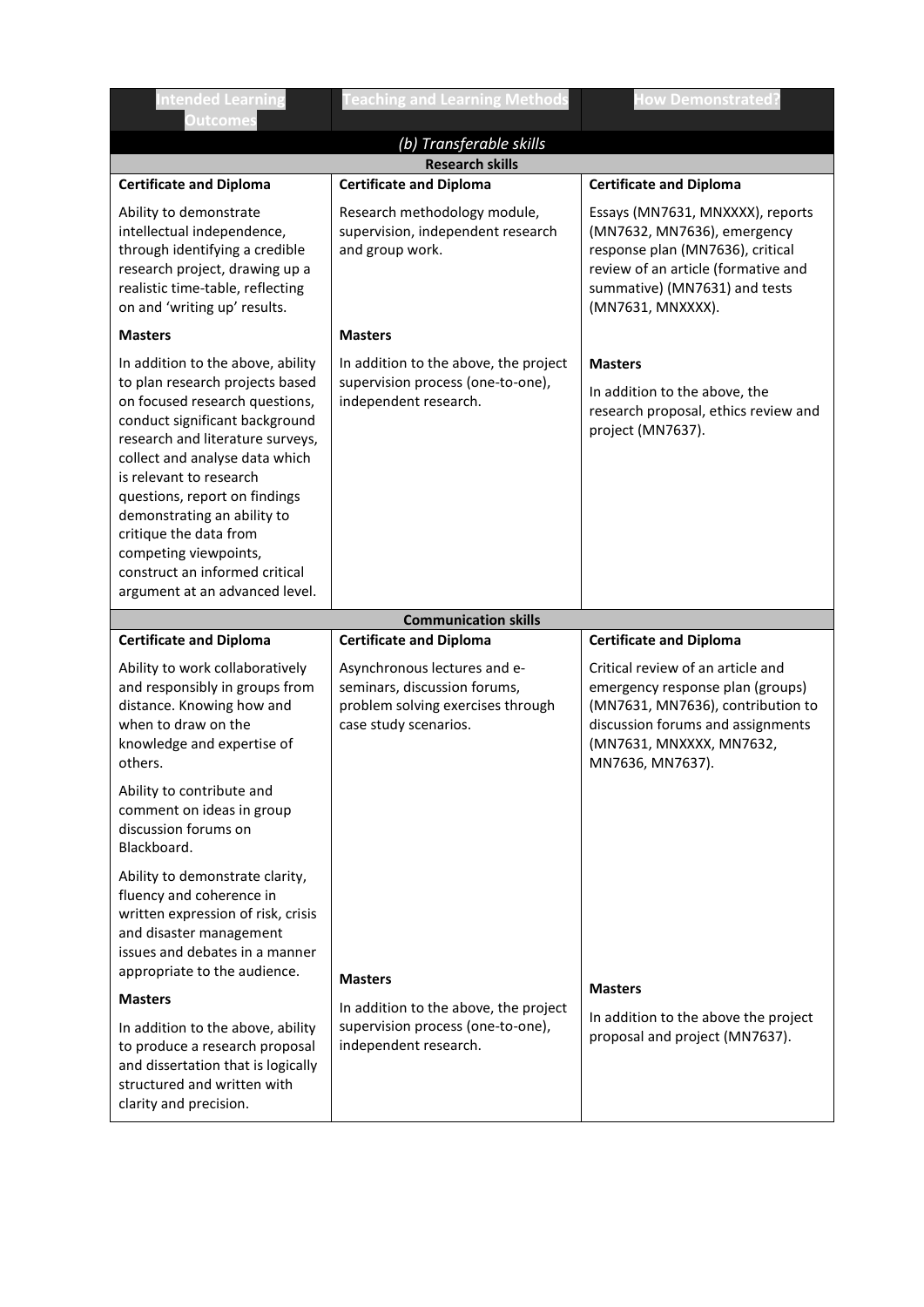| ntended Learning<br><b>Outcomes</b>                                                                                                                                              | eaching and Learning Methods                                                                                                                                                                            | <b>How Demonstrated</b>                                                                                                                                |  |
|----------------------------------------------------------------------------------------------------------------------------------------------------------------------------------|---------------------------------------------------------------------------------------------------------------------------------------------------------------------------------------------------------|--------------------------------------------------------------------------------------------------------------------------------------------------------|--|
|                                                                                                                                                                                  | Data presentation                                                                                                                                                                                       |                                                                                                                                                        |  |
| <b>Certificate and Diploma</b>                                                                                                                                                   | <b>Certificate and Diploma</b>                                                                                                                                                                          | <b>Certificate and Diploma</b>                                                                                                                         |  |
| Ability to locate, organise and<br>marshal evidence, and<br>articulate it accurately in a<br>written and visual format, in a<br>manner appropriate for the<br>required audience. | Asynchronous lectures, case study<br>exercises, private study and directed<br>reading using<br>ReadingLists@Leicester.ac.uk                                                                             | Essays (MN7631, MNXXXX), tests<br>(MN7631, MNXXXX), reflective essay<br>(MN7632), reports (MN7632,<br>MN7636) and emergency response<br>plan (MN7636). |  |
|                                                                                                                                                                                  |                                                                                                                                                                                                         | <b>Masters</b>                                                                                                                                         |  |
|                                                                                                                                                                                  | <b>Masters</b>                                                                                                                                                                                          | In addition to the above the project<br>proposal and project (MN7637).                                                                                 |  |
| <b>Masters</b>                                                                                                                                                                   |                                                                                                                                                                                                         |                                                                                                                                                        |  |
| Ability to organise research<br>data into graphical and<br>statistical summaries where<br>relevant.                                                                              | In addition to the above, the project<br>supervision process (one-to-one),<br>independent research and seminars<br>designed to support the preparation<br>of the project proposal.                      |                                                                                                                                                        |  |
|                                                                                                                                                                                  | <b>Information technology</b>                                                                                                                                                                           |                                                                                                                                                        |  |
| <b>Certificate and Diploma</b>                                                                                                                                                   | <b>Certificate and Diploma</b>                                                                                                                                                                          | <b>Certificate and Diploma</b>                                                                                                                         |  |
| Ability to construct and present<br>quantitative and qualitative<br>data clearly, effectively using IT<br>sources where appropriate.                                             | Asynchronous lectures, case study<br>exercises, private study and directed<br>reading using<br>ReadingLists@Leicester.ac.uk                                                                             | Essays (MN7631, MNXXXX), tests<br>(MN7631, MNXXXX), reflective essay<br>(MN7632), reports (MN7632,<br>MN7636) and emergency response<br>plan (MN7636). |  |
| <b>Masters</b>                                                                                                                                                                   | <b>Masters</b>                                                                                                                                                                                          |                                                                                                                                                        |  |
| In addition to the above, ability<br>to use, if necessary, data<br>analysis software that is<br>relevant to a dissertation (e.g.<br>SPSS, NVivo, Stata).                         | In addition to the above, the project<br>supervision process (one-to-one),<br>independent research and seminars<br>and masterclasses designed to<br>support the preparation of the<br>project proposal. | <b>Masters</b><br>In addition to the above the project<br>proposal and project (MN7637).                                                               |  |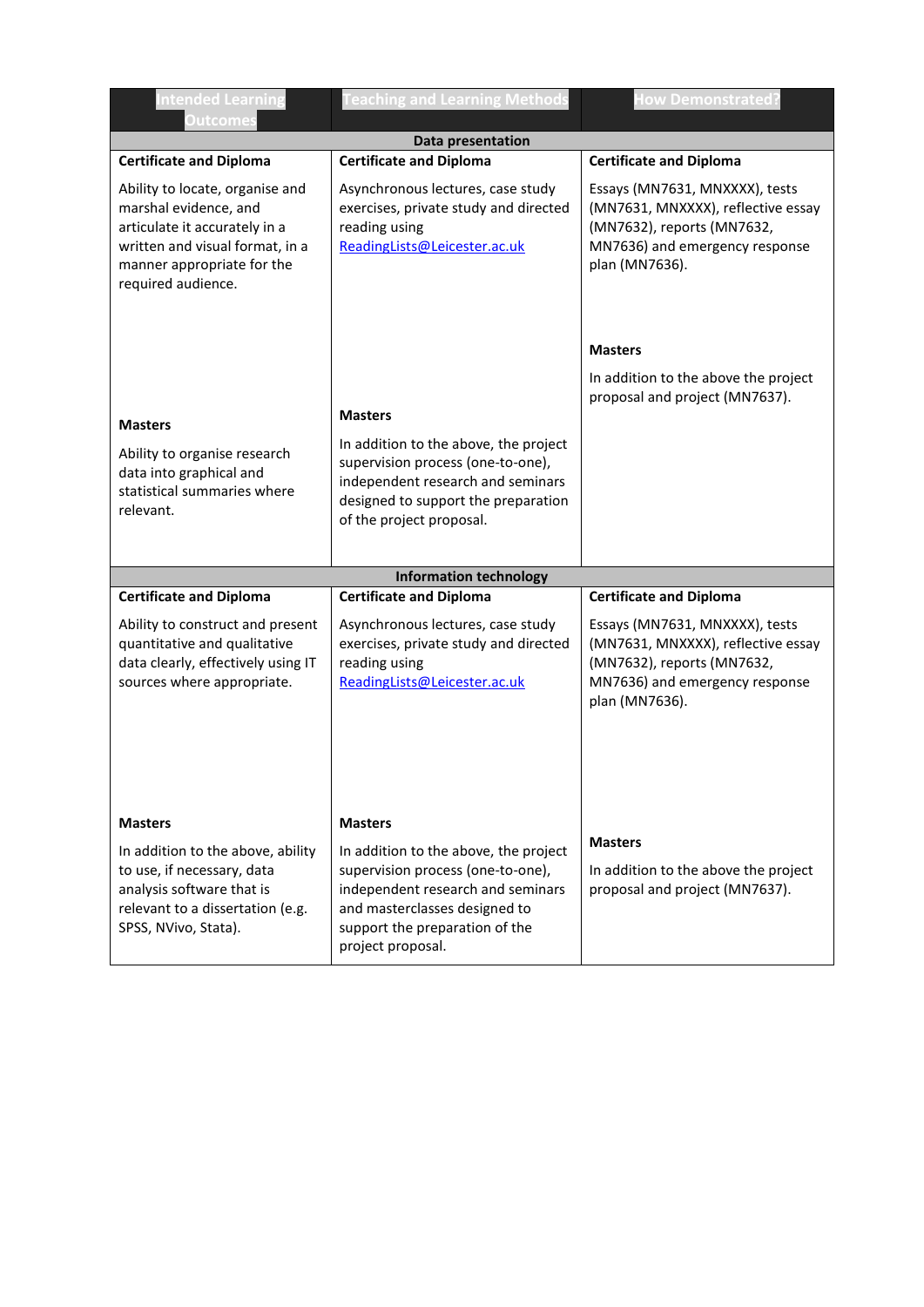| ntended Learning<br><b>Outcomes</b>                                                                                                                                                    | <b>Feaching and Learning Methods</b>                                                                                                                                                                                                                                         | <b>How Demonstrated?</b>                                                                                                                               |  |  |
|----------------------------------------------------------------------------------------------------------------------------------------------------------------------------------------|------------------------------------------------------------------------------------------------------------------------------------------------------------------------------------------------------------------------------------------------------------------------------|--------------------------------------------------------------------------------------------------------------------------------------------------------|--|--|
| <b>Problem solving</b>                                                                                                                                                                 |                                                                                                                                                                                                                                                                              |                                                                                                                                                        |  |  |
| Certificate, Diploma and                                                                                                                                                               | <b>Certificate and Diploma</b>                                                                                                                                                                                                                                               | <b>Certificate and Diploma</b>                                                                                                                         |  |  |
| <b>Masters</b><br>Ability to refine problems into<br>researchable questions.<br>Ability to identify and locate<br>relevant data and source<br>material.                                | Asynchronous lectures on research<br>methods, interactive module<br>material text and independent<br>research.                                                                                                                                                               | Essays (MN7631, MNXXXX), tests<br>(MN7631, MNXXXX), reflective essay<br>(MN7632), reports (MN7632,<br>MN7636) and emergency response<br>plan (MN7636). |  |  |
|                                                                                                                                                                                        | <b>Masters</b>                                                                                                                                                                                                                                                               |                                                                                                                                                        |  |  |
| Ability to use material to<br>address problem and come up<br>with answers or solutions.                                                                                                | In addition to the above, the project<br>supervision process (one-to-one).                                                                                                                                                                                                   | <b>Masters</b><br>In addition to the above the project<br>proposal and project (MN7637).                                                               |  |  |
|                                                                                                                                                                                        | <b>Working relationships</b>                                                                                                                                                                                                                                                 |                                                                                                                                                        |  |  |
| <b>Certificate and Diploma</b>                                                                                                                                                         | <b>Certificate and Diploma</b>                                                                                                                                                                                                                                               | <b>Certificate and Diploma</b>                                                                                                                         |  |  |
| Ability to work collaboratively<br>and responsibly in groups from<br>distance.                                                                                                         | Asynchronous lectures and e-<br>seminars, group work.                                                                                                                                                                                                                        | Group discussion forums (MN7631,<br>MNXXXX, MN7632, MN7636), group<br>exercises (MN7631, MN7636) and<br>group assignments (MN7636).                    |  |  |
| <b>Masters</b>                                                                                                                                                                         | <b>Masters</b>                                                                                                                                                                                                                                                               |                                                                                                                                                        |  |  |
| In addition to the above,<br>knowing how and when to draw<br>on the knowledge and expertise<br>of others; ability to contribute<br>and comment on ideas in group<br>discussion forums. | In addition to the above, the<br>establishment of a working<br>relationship with the project<br>supervisor (or the resolution of any<br>problems through consultation with<br>the Personal Tutor, Module<br>Coordinator, Programme Leader and<br>the Distance Learning Hub). | <b>Masters</b><br>In addition to the above the project<br>proposal and project (MN7637).                                                               |  |  |
|                                                                                                                                                                                        | <b>Managing learning</b>                                                                                                                                                                                                                                                     |                                                                                                                                                        |  |  |
| <b>Certificate and Diploma</b>                                                                                                                                                         | <b>Certificate and Diploma</b>                                                                                                                                                                                                                                               | <b>Certificate and Diploma</b>                                                                                                                         |  |  |
| Ability to plan and construct<br>responses to a brief, drawing<br>upon a range of appropriate<br>sources.<br>Ability to reflect upon                                                   | Independent research,<br>asynchronous lectures, group work,<br>directed reading using<br>ReadingLists@Leicester.ac.uk,<br>exercises, group discussion forums,                                                                                                                | Assignment essays (MN7631,<br>MNXXXX), reports (MN7632,<br>MN7636), emergency response plan<br>(MN7636) and tests (MN7631,<br>MN7637).                 |  |  |
| behaviour and skills with a view<br>to personal and professional<br>development.                                                                                                       | peer to peer feedback, problem<br>solving exercises.                                                                                                                                                                                                                         |                                                                                                                                                        |  |  |
| <b>Masters</b>                                                                                                                                                                         | <b>Masters</b>                                                                                                                                                                                                                                                               |                                                                                                                                                        |  |  |
| In addition to the above, ability<br>to identify a credible research<br>project, construct a feasible<br>research timetable, carry out<br>independent research.                        | In addition to the above, the project<br>supervision process (one-to-one).                                                                                                                                                                                                   | <b>Masters</b><br>In addition to the above the project<br>proposal and project (MN7637).                                                               |  |  |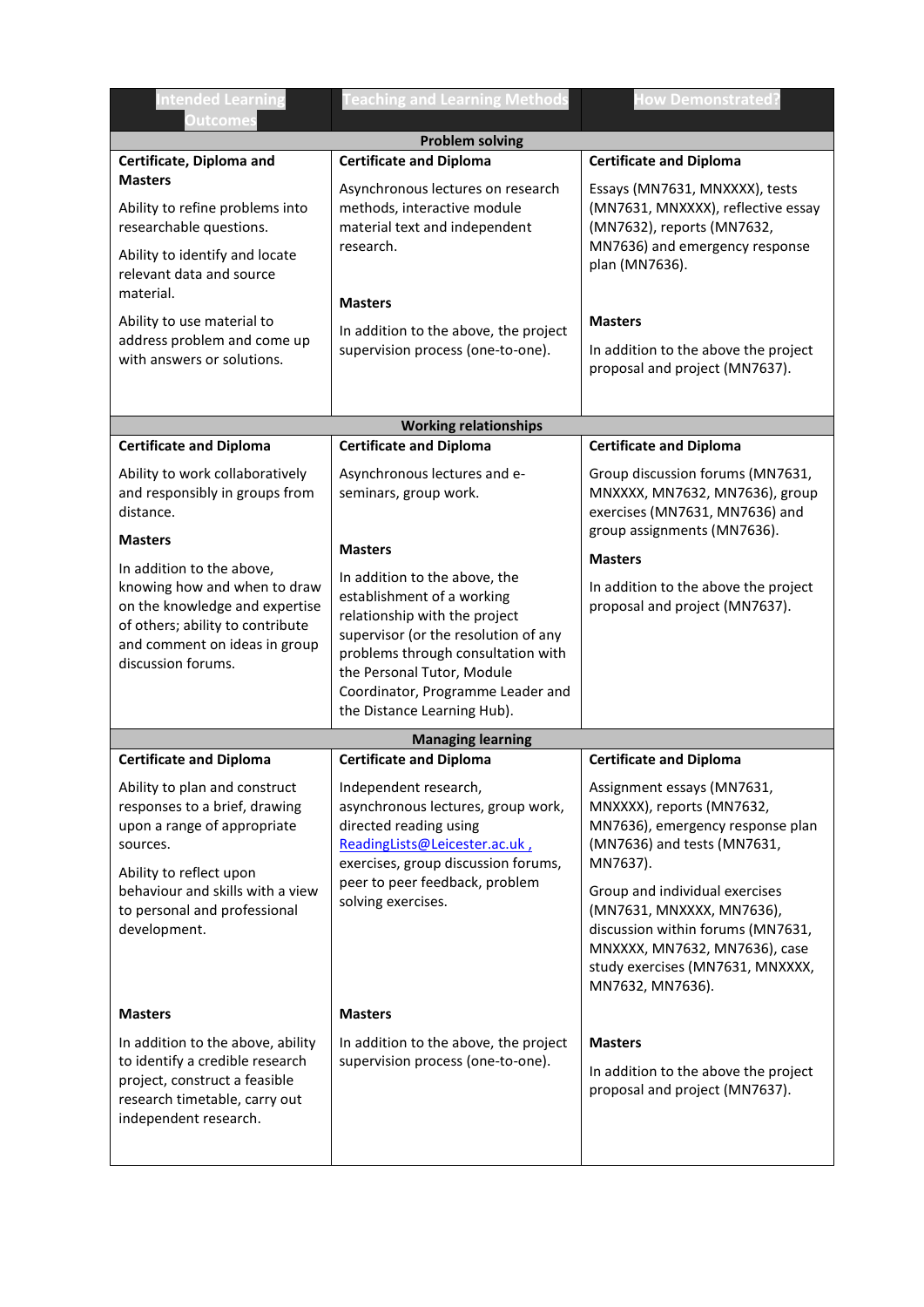| <b>Intended Learning</b><br><b>Outcomes</b>                                                                                                  | <b>Teaching and Learning Methods</b>                                                                                                                                                                                  | <b>How Demonstrated?</b>                                                                                                                                                                  |
|----------------------------------------------------------------------------------------------------------------------------------------------|-----------------------------------------------------------------------------------------------------------------------------------------------------------------------------------------------------------------------|-------------------------------------------------------------------------------------------------------------------------------------------------------------------------------------------|
|                                                                                                                                              | Career management                                                                                                                                                                                                     |                                                                                                                                                                                           |
| <b>Certificate and Diploma</b>                                                                                                               | <b>Certificate and Diploma</b>                                                                                                                                                                                        | <b>Certificate and Diploma</b>                                                                                                                                                            |
| Ability to reflect on motivation,<br>strengths, interests and skills<br>with a view to personal and<br>professional development.             | Independent research,<br>asynchronous lectures, group work,<br>directed reading using<br>ReadingLists@Leicester.ac.uk,<br>exercises, group discussion forums,<br>peer to peer feedback, problem<br>solving exercises. | Group and individual exercises<br>(MN7631, MNXXXX, MN7636),<br>discussion within forums (MN7631,<br>MNXXXX, MN7632, MN7636), case<br>study exercises (MN7631, MNXXXX,<br>MN7632, MN7636). |
| <b>Masters</b>                                                                                                                               | <b>Masters</b>                                                                                                                                                                                                        |                                                                                                                                                                                           |
| In addition to the above, if<br>appropriate, ability to research<br>an area which may be relevant<br>to the student's career<br>preferences. | In addition to the above, the project<br>supervision process (one-to-one).                                                                                                                                            | <b>Masters</b><br>Project (MN7637).                                                                                                                                                       |

## **10. Special features**

- The programme attracts students who have careers in similar/same fields and look to this MSc as a way of enhancing and developing skills to lead them to a higher level of management. The programme is therefore designed to promote independent learning to help students to manage their busy work, life and studies.
- The course will be delivered electronically and thus, makes significant use of innovative and interactive e-learning approaches, such as the use of video lectures, Collaborate software for e-seminars, discussion forums on Blackboard, Skype for meetings and [ReadingLists@Leicester.ac.uk](mailto:ReadingLists@Leicester.ac.uk)
- For this programme, having a first degree is not an essential pre-requisite. There have been many students (since 1997) who have graduated from this programme, although they did not have a previous first degree (some of whom left school at 16). Some of these students have proceeded to MPhil/PhD. This programme strives to improve *access to education* through high-quality tutoring and teaching of those with limited education (but often exceptional careers). The School of Business's pre-course introduction to studying flexible learning at higher education and formative sessions on **academic writing and language skills** as part of Module 1 will help the students with no academic background or first degree to prepare for distance learning and develop their academic writing skills.
- To support their career planning and career management, students will work with Leicester's Career Development Service. Guest speakers from the sector will be invited to prepare students with the essential subject specific skills and knowledge that are typically required for risk, crisis, disaster and development managers.
- Students are able to attend the University of Leicester's School of Business' Masterclasses throughout their studies. The Leicester Masterclass is an annual week-long event that is open to all students and alumni. The Masterclass is programme and module agnostic, drawing on key contemporary business and management themes and issues which have relevance to all School of Business students. The week is an immersive face to face experience which utilises multiformat delivery and is designed to contribute to the development of core practical and networking skills to assist the student through their studies and support them with independent research. Students who are unable to attend the Masterclasses in person will be able to access the tailored Mini Module for this programme via Blackboard.